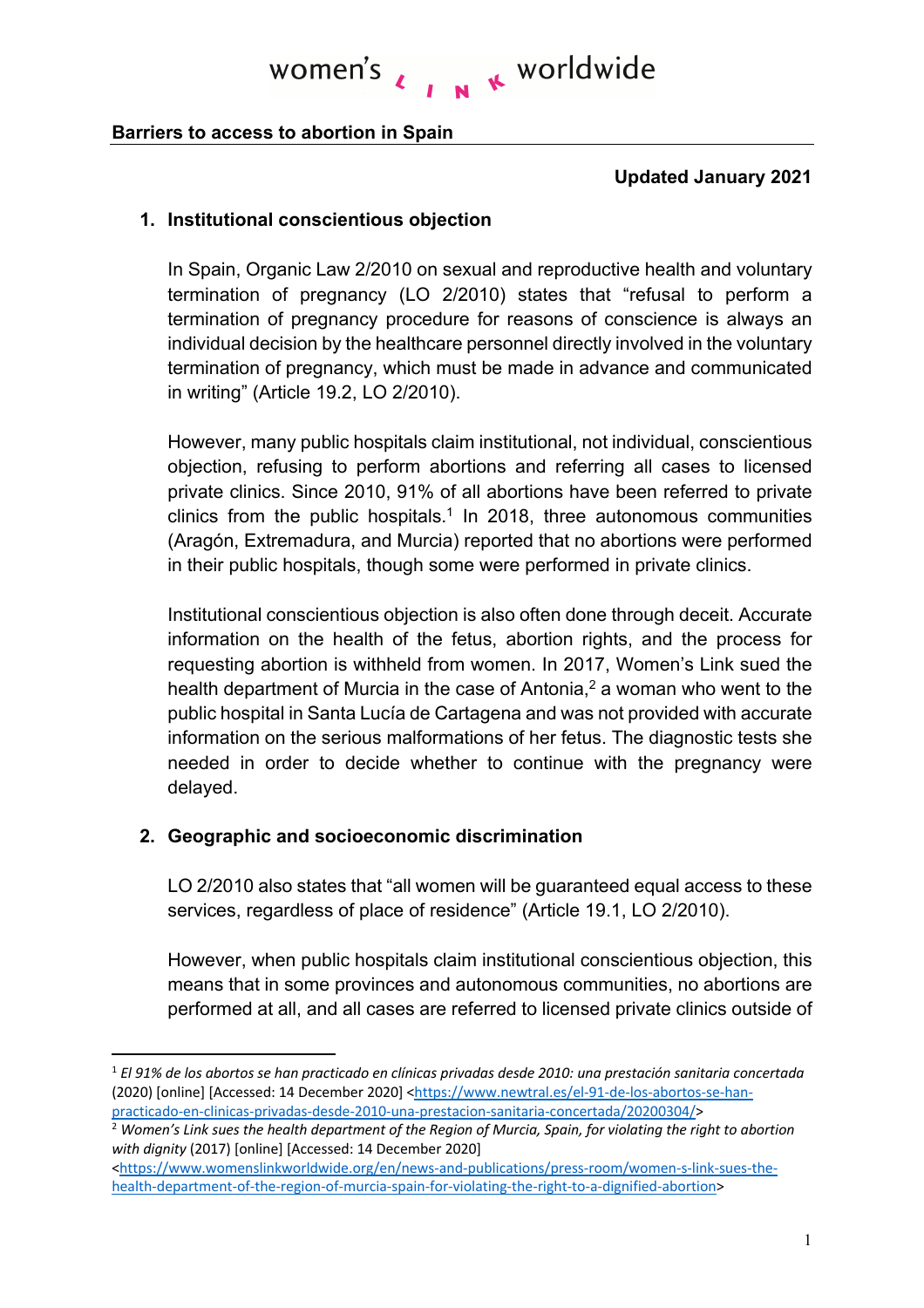# women's  $\lambda$ ,  $\mu$   $\kappa$  worldwide

their territory. Up to eight Spanish provinces have not performed a single abortion in 30 years.<sup>3</sup> In 2019, the last year for which official figures are available, 12 provinces reported no abortions performed in their territory: Jaén, Huesca, Teruel, Cuenca, Guadalajara, Toledo, Ávila, Segovia, Soria, Zamora, Cáceres, and Lugo. A total of 4,338 women had to travel out of their province to have an abortion.4

Women needing an abortion in a province or autonomous community where no public hospitals or private clinics offer the service have to travel out of the territory. In Ceuta and Melilla, no hospitals or private clinics perform abortions, so women must travel to mainland Spain.<sup>5</sup> As these travel expenses are not always covered by the social security system, this situation constitutes not only geographic discrimination, but is a clear case of socioeconomic discrimination as well, since many women cannot afford the trip.

In addition, the mandatory in-person intake and three-day reflection period mean that women must travel at least twice (once to do paperwork, and once for the procedure), even during the COVID-19 pandemic (except in Galicia and Catalonia).

For termination of pregnancy at 14 weeks or later, which is only allowed for medical reasons, long-distance travel may place women's health at risk. This was what happened to Paula, $6$  who had to travel over 600 kilometers from Galicia to Madrid at her own expense in 2012 because none of the public hospitals in her home province would perform the emergency abortion she needed. She lost her uterus as a result.

### **3. Lack of information on procedures for requesting an abortion**

The information provided on most health department websites in Spain is highly technical and incomplete and does not usually include the steps women must complete in order to request an abortion at each stage (up to week 14, weeks 14 to 22, and after week 22). None of these sites provide information specifically for migrant women, whose access to abortion depends on their immigration

<sup>&</sup>lt;sup>3</sup> Hasta 8 provincias españolas no han practicado abortos en 30 años (2020) [online] [Accessed: 14 December 2020] <https://www.newtral.es/hasta-8-provincias-espanolas-no-han-practicado-abortos-en-30 anos/20200303/> 4 *Interrupción Voluntaria del Embarazo Datos definitivos correspondientes al año 2019* (2020) [online]

<sup>[</sup>Accessed: 22 December 2020]

<sup>&</sup>lt;https://www.mscbs.gob.es/profesionales/saludPublica/prevPromocion/embarazo/docs/IVE\_2019.pdf> <sup>5</sup> *Las mujeres que quieran abortar en Melilla serán derivadas a un centro privado de Málaga* (2019) [online] [Accessed: 14 December 2020] <https://www.elboletin.com/noticia/175637/hoy-en-el-boe/las-mujeres-quequieran-abortar-en-melilla-seran-derivadas-a-un-centro-privado-de-malaga.html>

<sup>6</sup> *"La objeción de los médicos casi me cuesta la vida"* (2016) [online] [Accessed: 14 December 2020] <https://elpais.com/politica/2016/11/04/actualidad/1478282736\_476704.html>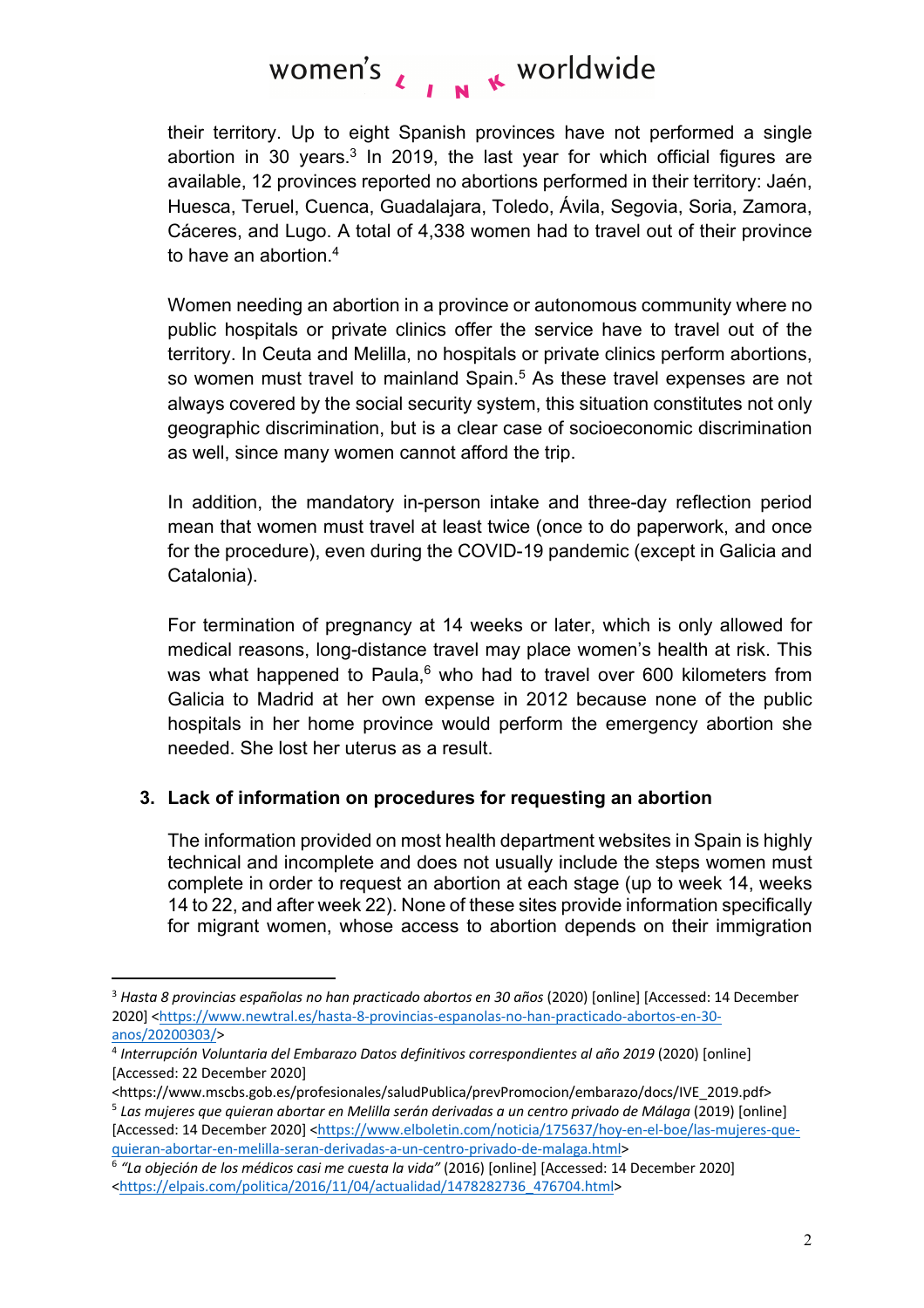#### women's I N K worldwide

status. And information is not provided in other languages, such as English or French.

Additionally, there is a lack of information on the membership of the medical committees that must authorize any abortion to be performed at week 22 or later. Although LO 2/2010 states that "appointments [to medical committees] will be published in the Official Gazettes of the respective Autonomous Communities," community governments fail to fulfill this obligation, and this information is not made public.

In another example of lack of information, diagnoses and tests are often delayed in cases of fetal malformation at week 14 or later. The tests required to make a diagnosis of the fetus's health are often not properly prioritized. In these cases, women with planned pregnancies are not provided with the information necessary to make an informed decision on whether to terminate the pregnancy, leading to serious impacts on their physical and mental health. Because of these delays in the public healthcare system, women who can afford it have the tests done in the private system at a much higher cost. However, these privately-done tests may not be accepted by the medical committee, erecting an additional barrier to access.

#### **4. Harassment by anti-abortion groups at private clinics**

Ultraconservative Catholic groups in Spain show up every day at private clinics that offer voluntary termination of pregnancy services to harass clinic staff and women seeking services.<sup>7</sup> Because of these actions, many women are intimidated and afraid to go to the clinic.

### **5. Barriers for migrant women**

LO 2/2010 also states that "access to the services and benefits herein will not be denied because of race, ethnicity, religion, beliefs, opinion, sex, disability, sexual orientation, age, marital status, or any other personal or social condition or circumstance" (Article 3.3 LO 2/2010).

However, since 2012, two royal decrees (RDL 16/2012 and RDL 7/2018)<sup>8</sup> have restricted access to healthcare for migrants. Migrants without residence permits do not enjoy equal access to public healthcare services, because the Spanish

<sup>7</sup> *"A las puertas de una clínica que practica abortos: "¿Viene usted a matar a su hijo?"* (2020) [online] [Accessed: 14 January 2020] <https://elpais.com/ccaa/2020/02/14/madrid/1581693735\_847594.html> <sup>8</sup> *"Valoración de las recomendaciones enviadas a las Comunidades Autónomas para la implementación del RDL 7/2018"* (2019) [online] [Accessed: 14 December 2020] <https://yosisanidaduniversal.net/noticias/valoracionde-las-recomendaciones-del-rdl-7-2018>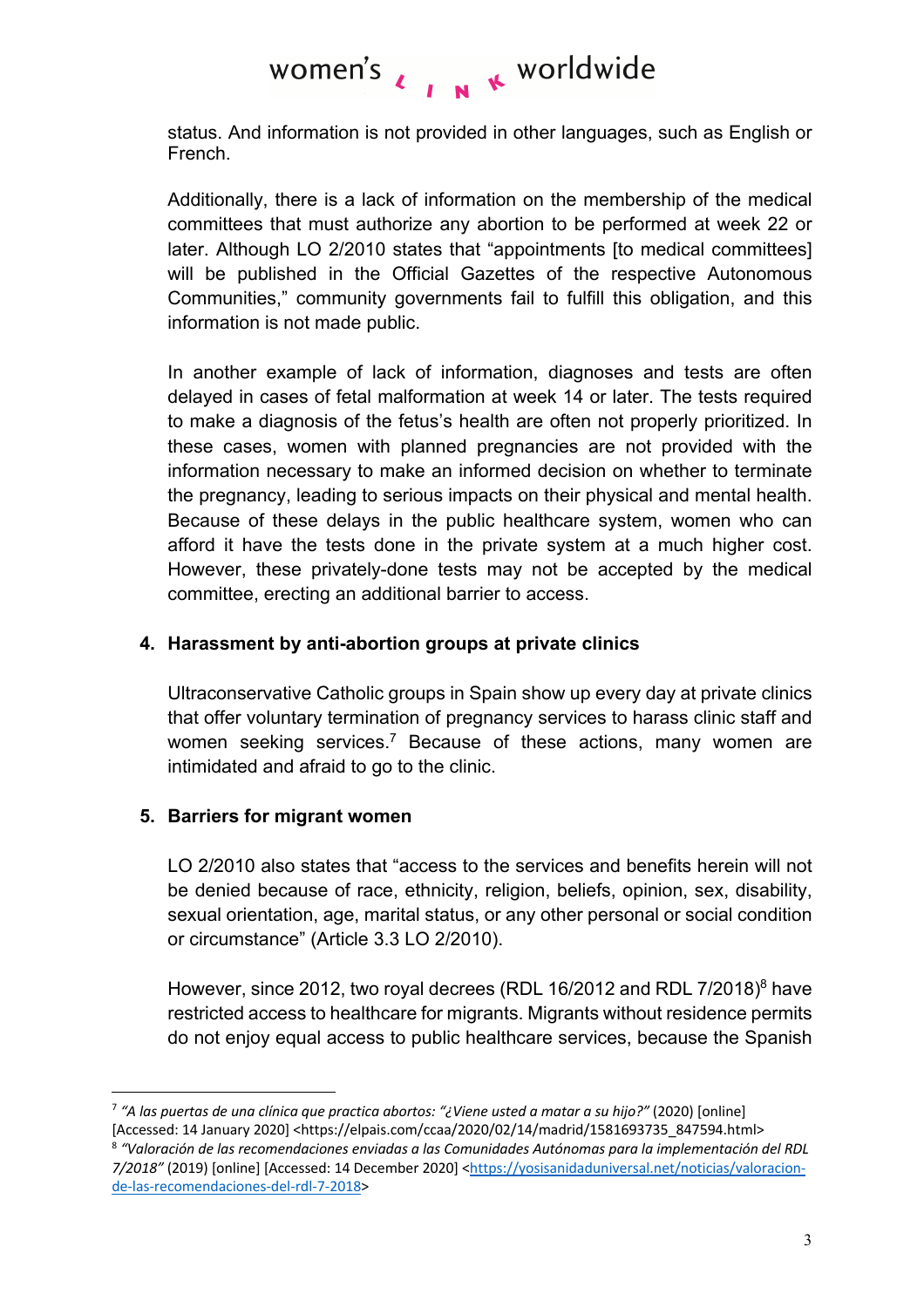# women's  $\lambda$ ,  $\mu$   $\kappa$  worldwide

State requires them to fulfill a set of administrative requirements that may exclude them from the system.

Migrant women who cannot fulfill these requirements $9$  may be denied access to abortion in the public healthcare system entirely. But even for women who fulfill the requirements, it can be so difficult to prove their eligibility that delays may result and the legal time limits on abortion may lapse.<sup>10</sup> Finally, information on the process for requesting an abortion is not available in foreign languages, and medical facilities do not have enough interpreters.

## **6. The COVID-19 context**

The COVID-19 pandemic has exacerbated existing barriers to access to sexual and reproductive rights worldwide, $11$  particularly abortion rights.

The Spanish government has not launched any informational campaigns on abortion rights in this new context, although abortion has continued to be considered an essential service. And telehealth services have not been put into place in Spain to provide information, help complete paperwork, or provide access to medical abortion as they have in other countries such as the United Kingdom, $12$  France, $13$  and Colombia.<sup>14</sup>

Instead, women still have to travel at least twice to get an abortion (once to do mandatory intake paperwork, and once for the procedure), except in Galicia and Catalonia, the only autonomous communities that offer virtual intake services.

Some women are unable to travel to get an abortion because they live too far from the clinic, cannot leave their children unattended, cannot miss work, or

<sup>9</sup> *"Acceso al aborto por parte de mujeres migrantes en situación administrativa irregular en España"* (2019) [online] [Accessed: 14 December 2020] <https://www.womenslinkworldwide.org/files/3087/dossier-deprensa-queja-defensor-del-pueblo.pdf>

<sup>&</sup>lt;sup>10</sup> "Barriers to Access to Abortion for Migrant Women in Spain" (2019) [online] [Accessed: 14 December 2020] <https://www.womenslinkworldwide.org/en/news-and-publications/press-room/barriers-to-access-toabortion-for-migrant-women-in-spain>

<sup>11</sup> *COVID-19 pandemic cuts access to sexual and reproductive healthcare for women around the world"* (2020) [online] [Accessed: 14 December 2020] <https://www.ippf.org/news/covid-19-pandemic-cuts-access-sexualand-reproductive-healthcare-women-around-world>

<sup>&</sup>lt;sup>12</sup> "England Leads Way in UK after U-Turn on COVID-19 Abortion Access" (2020) [online] [Accessed: 14 December 2020] <https://www.hrw.org/news/2020/03/31/england-leads-way-uk-after-u-turn-covid-19 abortion-access>

<sup>&</sup>lt;sup>13</sup> "FRANCE – Early abortion via telemedicine permitted as of 10 April 2020" (2020) [online] [Accessed: 14 December 2020] <https://www.safeabortionwomensright.org/news/france-early-abortion-via-telemedicinepermitted-as-of-10-april-2020/>

<sup>14</sup> "*Interrupción voluntaria del embarazo por telemedicina"* (2020) [online] [Accessed: 14 December 2020] <https://orientame.org.co/interrupcion-voluntaria-del-embarazo-por-telemedicina/>